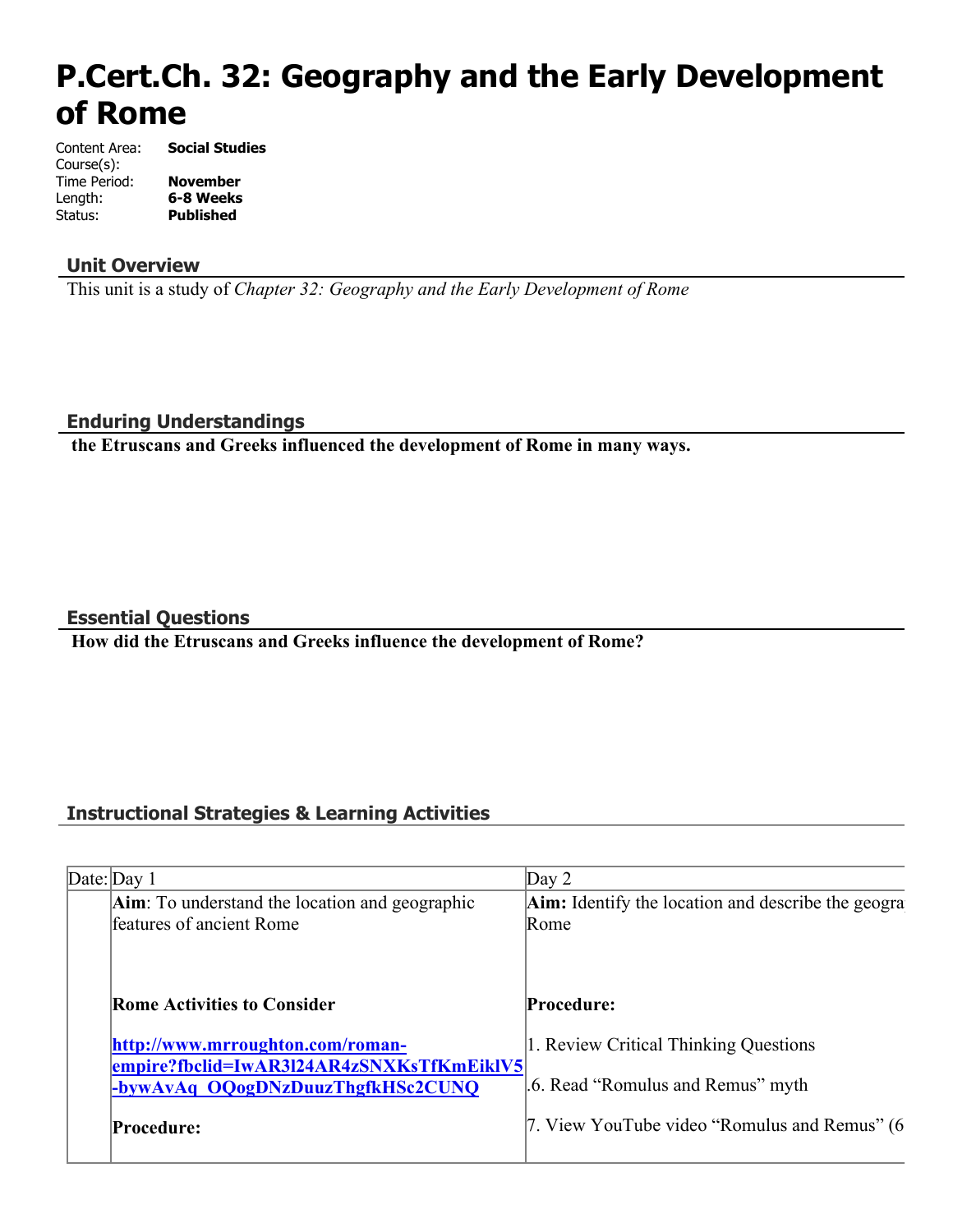|                                                                          | mins.)https://www.youtube.com/watch?v=wA1D9                         |
|--------------------------------------------------------------------------|---------------------------------------------------------------------|
| 3. Distribute Unit 6Geography Challenge.                                 |                                                                     |
| 4. Review directions with students. Place check over<br>completed items. | Assessment:<br>critical thinking questions; preview activity; vocab |
| 5. Complete Geography Skills as guided practice.                         | activity                                                            |
| 6. Begin Critical Thinking questions                                     |                                                                     |
| Assessment: geography challenge                                          |                                                                     |
|                                                                          |                                                                     |
|                                                                          |                                                                     |
|                                                                          |                                                                     |
|                                                                          |                                                                     |
|                                                                          |                                                                     |
|                                                                          |                                                                     |
|                                                                          |                                                                     |
|                                                                          |                                                                     |
|                                                                          |                                                                     |
|                                                                          |                                                                     |
|                                                                          |                                                                     |
|                                                                          |                                                                     |
|                                                                          |                                                                     |
|                                                                          |                                                                     |

# **Integration of 21st Century Themes and Career Exploration**

| CRP.K-12.CRP2  | Apply appropriate academic and technical skills.                                   |
|----------------|------------------------------------------------------------------------------------|
| CRP.K-12.CRP4  | Communicate clearly and effectively and with reason.                               |
| CRP.K-12.CRP11 | Use technology to enhance productivity.                                            |
| CRP.K-12.CRP8  | Utilize critical thinking to make sense of problems and persevere in solving them. |
| CRP.K-12.CRP7  | Employ valid and reliable research strategies.                                     |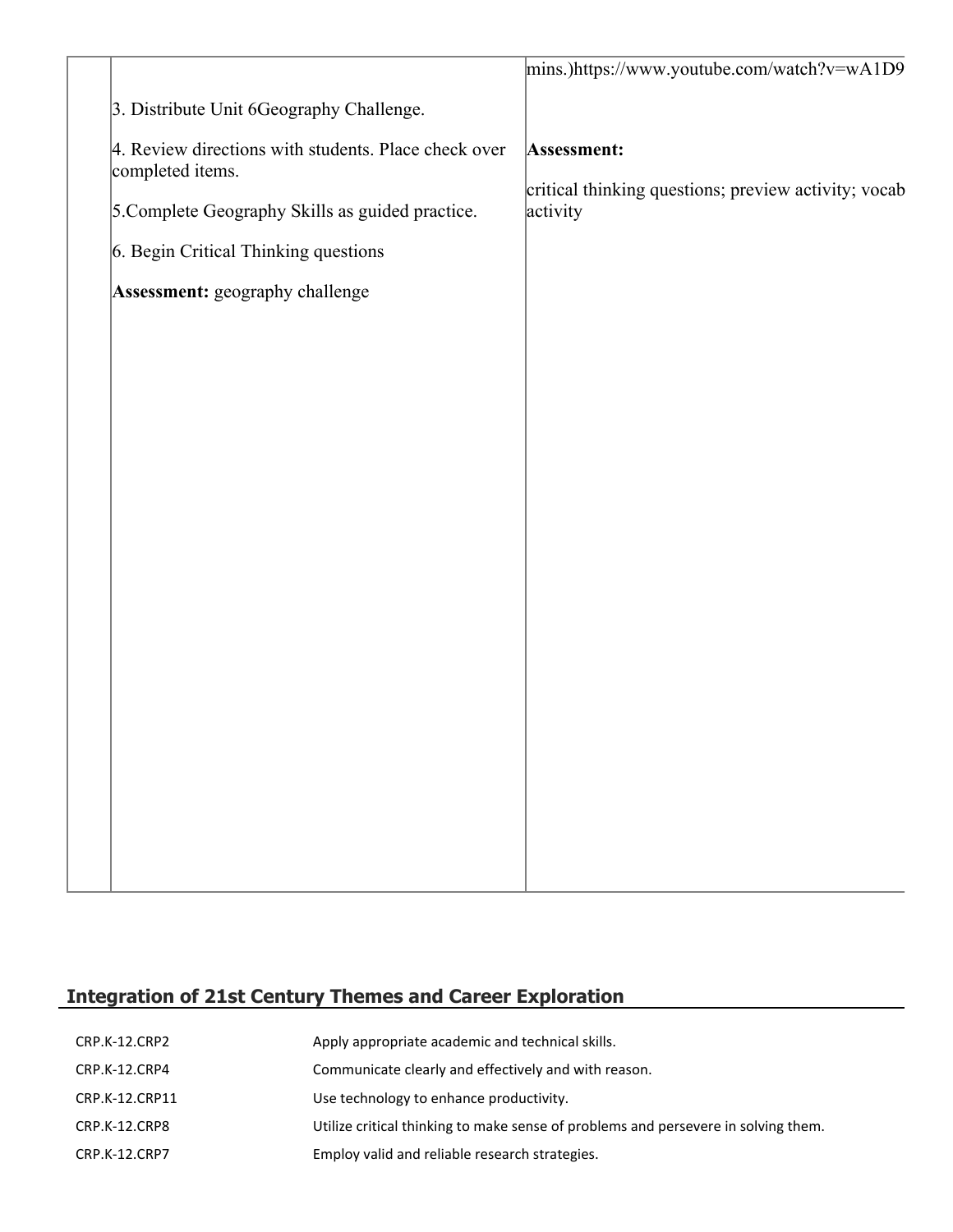#### **Technology Integration**

Students will create reports using Google Drive.

| TECH.8.1.8          | Educational Technology: All students will use digital tools to access, manage, evaluate, and<br>synthesize information in order to solve problems individually and collaborate and to<br>create and communicate knowledge.                     |
|---------------------|------------------------------------------------------------------------------------------------------------------------------------------------------------------------------------------------------------------------------------------------|
| <b>TECH.8.1.8.F</b> | Critical thinking, problem solving, and decision making: Students use critical thinking skills<br>to plan and conduct research, manage projects, solve problems, and make informed<br>decisions using appropriate digital tools and resources. |
| TECH.8.1.8.C.CS1    | Interact, collaborate, and publish with peers, experts, or others by employing a variety of<br>digital environments and media.                                                                                                                 |
| TECH.8.1.8.D.2      | Demonstrate the application of appropriate citations to digital content.                                                                                                                                                                       |
| TECH.8.1.8.A.CS2    | Select and use applications effectively and productively.                                                                                                                                                                                      |

# **Interdisciplinary Connections**

| LA.WHST.6-8.7   | Conduct short research projects to answer a question (including a self-generated<br>question), drawing on several sources and generating additional related, focused<br>questions that allow for multiple avenues of exploration. |
|-----------------|-----------------------------------------------------------------------------------------------------------------------------------------------------------------------------------------------------------------------------------|
| LA.RH.6-8.1     | Cite specific textual evidence to support analysis of primary and secondary sources.                                                                                                                                              |
| LA.RH.6-8.2     | Determine the central ideas or information of a primary or secondary source; provide an<br>accurate summary of the source distinct from prior knowledge or opinions.                                                              |
| LA.WHST.6-8.2   | Write informative/explanatory texts, including the narration of historical events, scientific<br>procedures/experiments, or technical processes.                                                                                  |
| LA.RH.6-8.4     | Determine the meaning of words and phrases as they are used in a text, including<br>vocabulary specific to domains related to history/social studies.                                                                             |
| LA.WHST.6-8.2.B | Develop the topic with relevant, well-chosen facts, definitions, concrete details,<br>quotations, or other information and examples.                                                                                              |
| LA.WHST.6-8.2.D | Use precise language and domain-specific vocabulary to inform about or explain the topic.                                                                                                                                         |
| LA.RH.6-8.10    | By the end of grade 8, read and comprehend history/social studies texts in the grades 6-8<br>text complexity band independently and proficiently.                                                                                 |
| LA.WHST.6-8.4   | Produce clear and coherent writing in which the development, organization, voice, and<br>style are appropriate to task, purpose, and audience.                                                                                    |
| LA.WHST.6-8.6   | Use technology, including the Internet, to produce and publish writing and present the<br>relationships between information and ideas clearly and efficiently.                                                                    |

#### **Differentiation**

Learners with Special Education Needs

 **Distribute Copies of the Images** Make a copy of the visual *Artistic Renditions of Ancient Greece and Rome*, which you project during the Preview activity. On this copy, circle or draw arrows to three features that are in both images, such as the columns, statues, and arching windows. Tell students to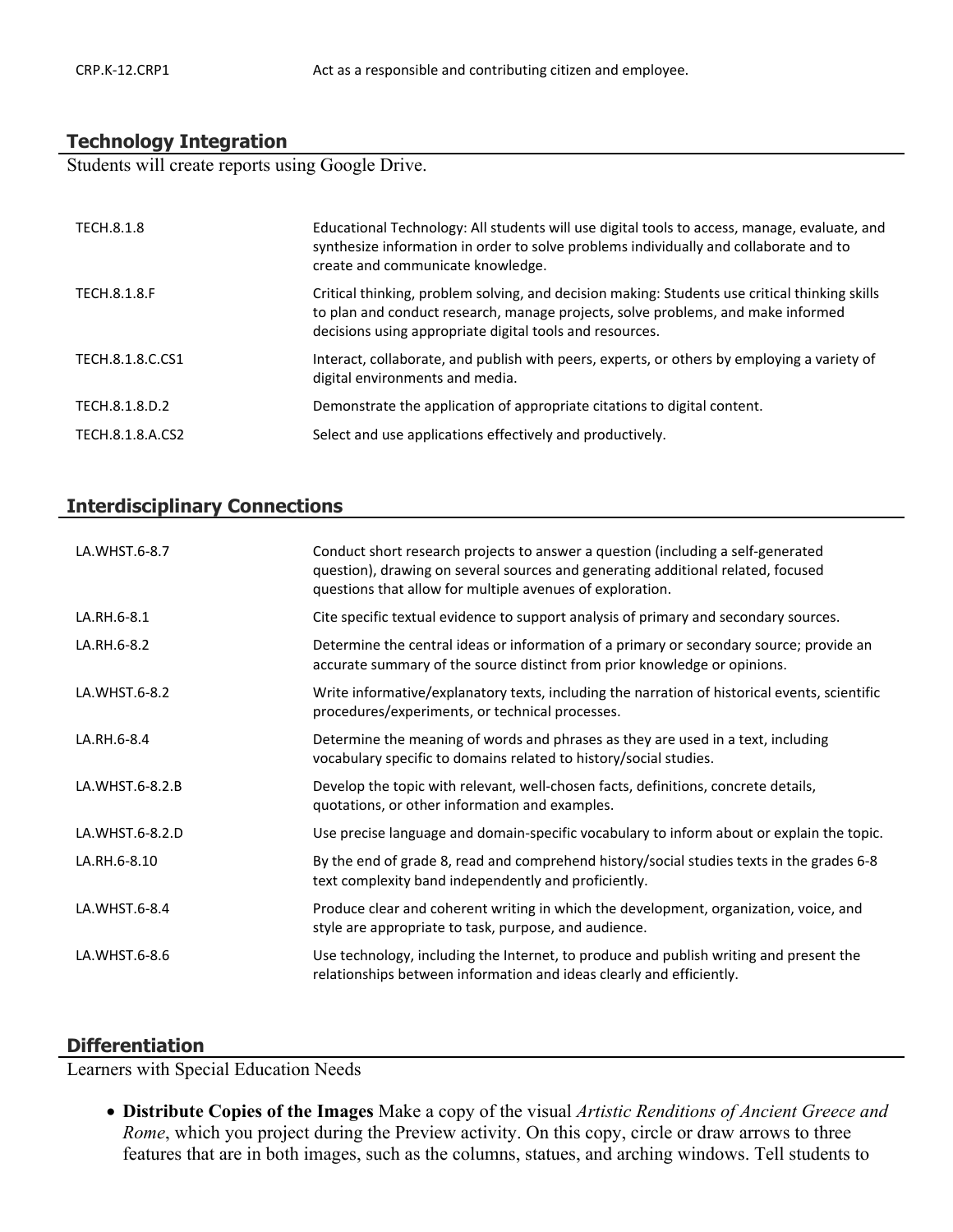use this for guidance as they complete the Preview activity. During the Response Group activity, provide copies of Visuals in the Response Group activity, on which you have circled the features you want students to consider. Students will then identify the Etruscan and Greek influences that correspond to the circled features.

 **Support the Reading Notes** Provide students with a copy of the Guide to Reading Notes with key words or phrases omitted from each answer. Tell students to fill in the missing words as they read each section of text.

#### Advanced Learners

- **Explore More Etruscan and Greek Influences** Challenge students to find other Etruscan and Greek influences on Rome. Consider having students research the following cultural elements that were adapted by Romans:
- *Etruscan:* government, metalworking, sculpture, social organization, or mysticism
- *Greek:* coinage, theater, or philosophy Then have students present these influences in a manner of their choosing. They might create a poster or digital presentation, or perform a skit or pantomime.
- **Brainstorm Cultural Influences on the U.S.** Tell students that geography plays a role in how neighboring countries influence each other's cultures. Just as Greek and Etruscan culture had an impact on Roman culture, the neighbors of the United States—Canada and Mexico—have influenced us. Have students brainstorm specific ways in which our neighbors have influenced aspects of our culture, such as architecture, art, sports, food, and language.

Learners Reading and Writing Below Grade Level

- **Read One Section at a Time** Break up the reading during the Visual Discovery activity so that students read only one section at a time.
- To break up the reading for *Physical Geography of Greece*:
- Ask all but the last bulleted question in Step 2. Have students read Section 2 and complete the corresponding Reading Notes.
- Ask the last bulleted question in Step 2. Have students read Section 3 and complete the corresponding Reading Notes.
- To break up the reading for *Ancient Greek Colonies and Trade Routes*: Ask all but the last two bulleted questions in Step 5. Have students read Section 4 and complete the corresponding Reading Notes.
- Ask the last two bulleted questions in Step 5. Have students read Section 5 and complete the corresponding Reading Notes.
- **Scaffold the Reading Notes** Use the Guide to Reading Notes to scaffold the Reading Notes so that students take steps toward working more independently.
- For Section 2, omit key words that students can fill in.
- For Sections 3 and 4, provide prompts that students can complete.
- For Section 5, have students complete as written.

Learners with Special Education Needs

- **Divide the Preview Question** Divide the Preview question in the Interactive Student Notebook into two separate questions: *How do you think the physical geography of Greece influenced where people settled? and How do you think the physical geography of Greece influenced how people lived?* Students should write a brief response to each question.
- **Offer a Choice for the Processing Activity** Have students complete two of the four storyboard pages for the Processing activity. Allow students the choice of doing Pages 1 and 2 or Pages 3 and 4.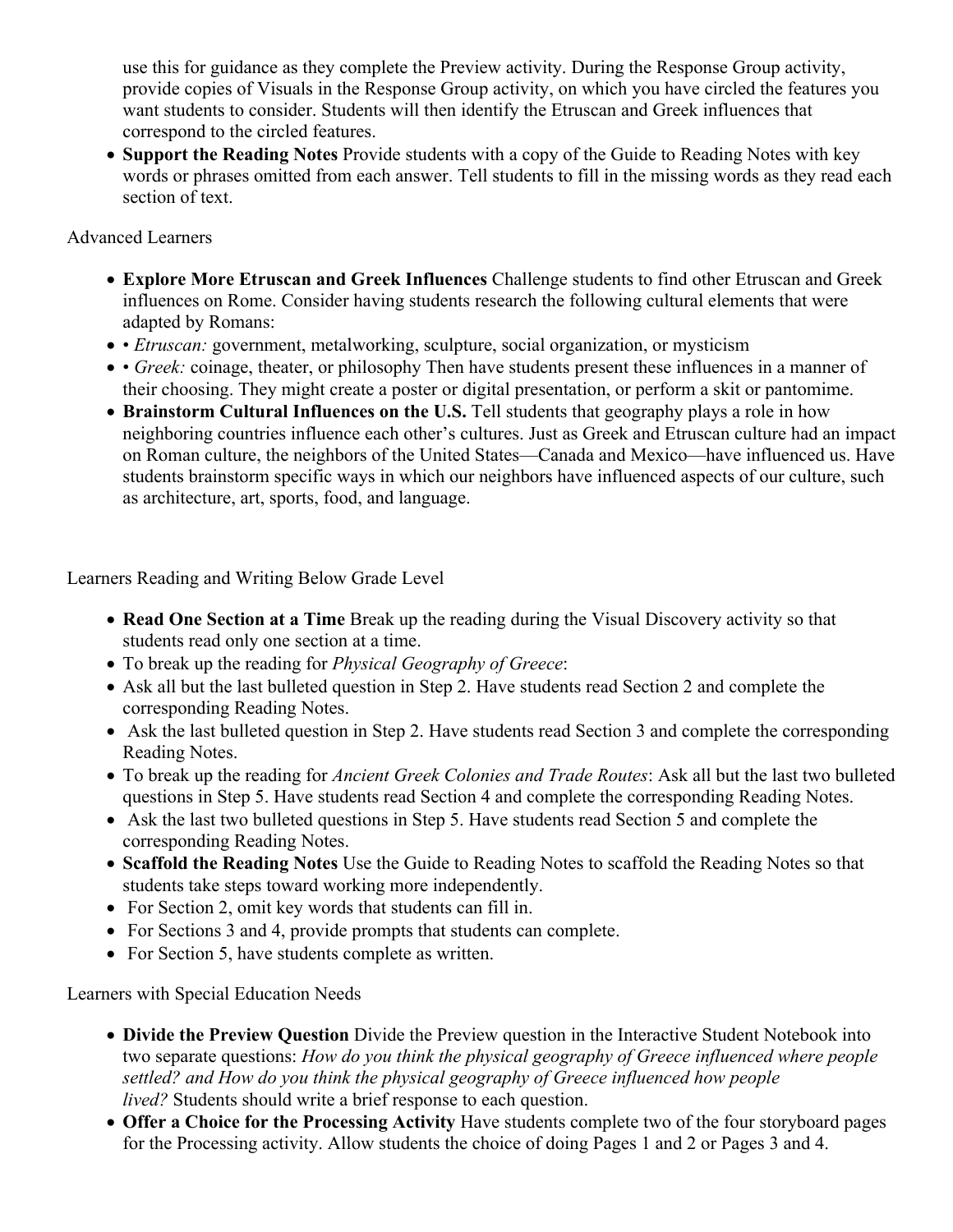Alternatively, consider pairing students to work together to complete all four pages of the storyboard.

Advanced Learners

**Add Questions to the Debrief** Add the following questions to Step 8 in the Visual Discovery activity:

#### **Modifications & Accommodations**

IEP and 504 Accommodations will be utilized.

#### **Benchmark Assessments**

sentence construction

paragraph writing

DBQ

# **Formative Assessments**

See assessments listed above.

# **Summative Assessments**

See assessments listed above.

# **Instructional Materials**

History Alive! textbook series

See materials listed in lesson plans above.